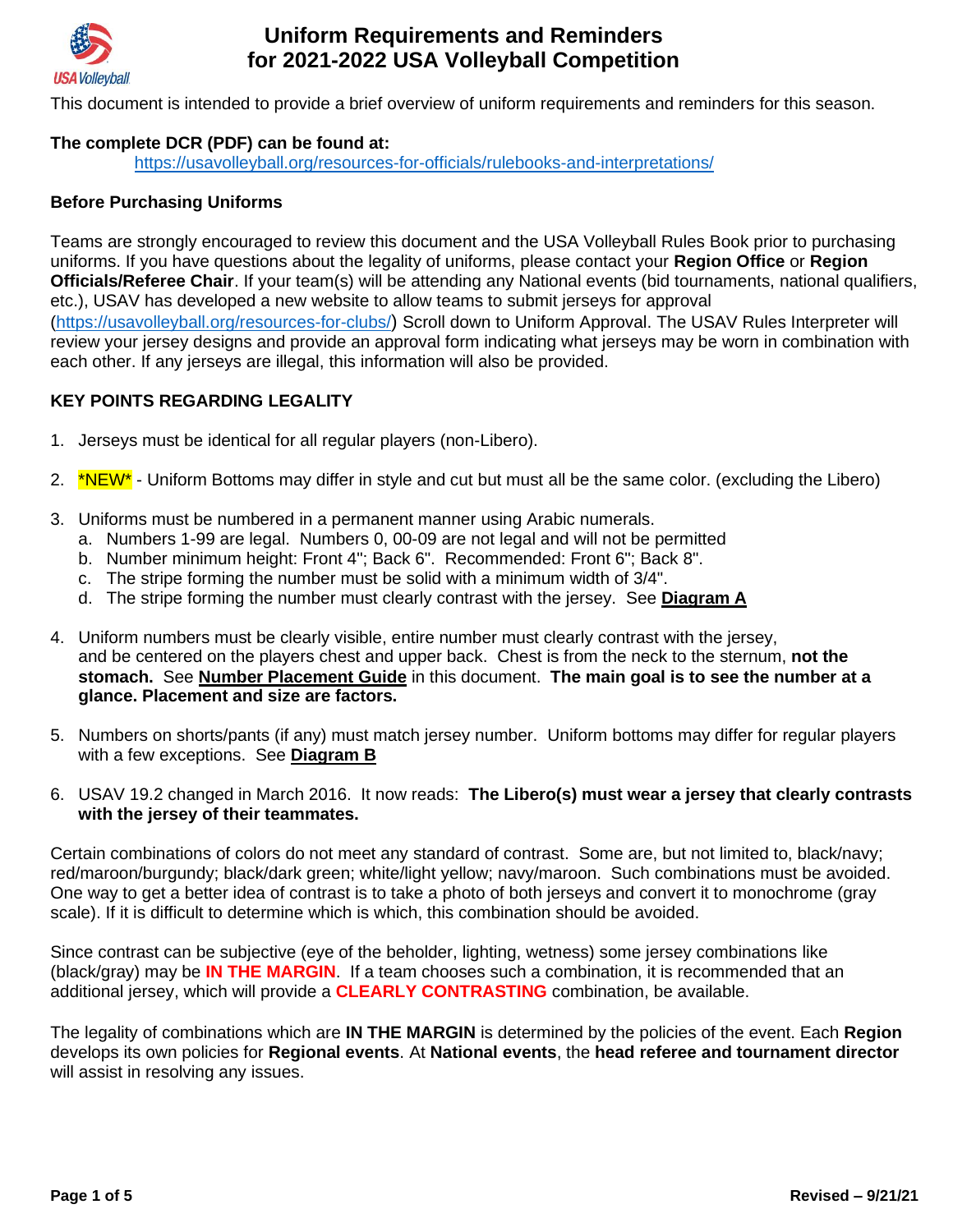

# **NUMBER PLACEMENT GUIDE**



**1. Front 1. Back**



**LEGAL**











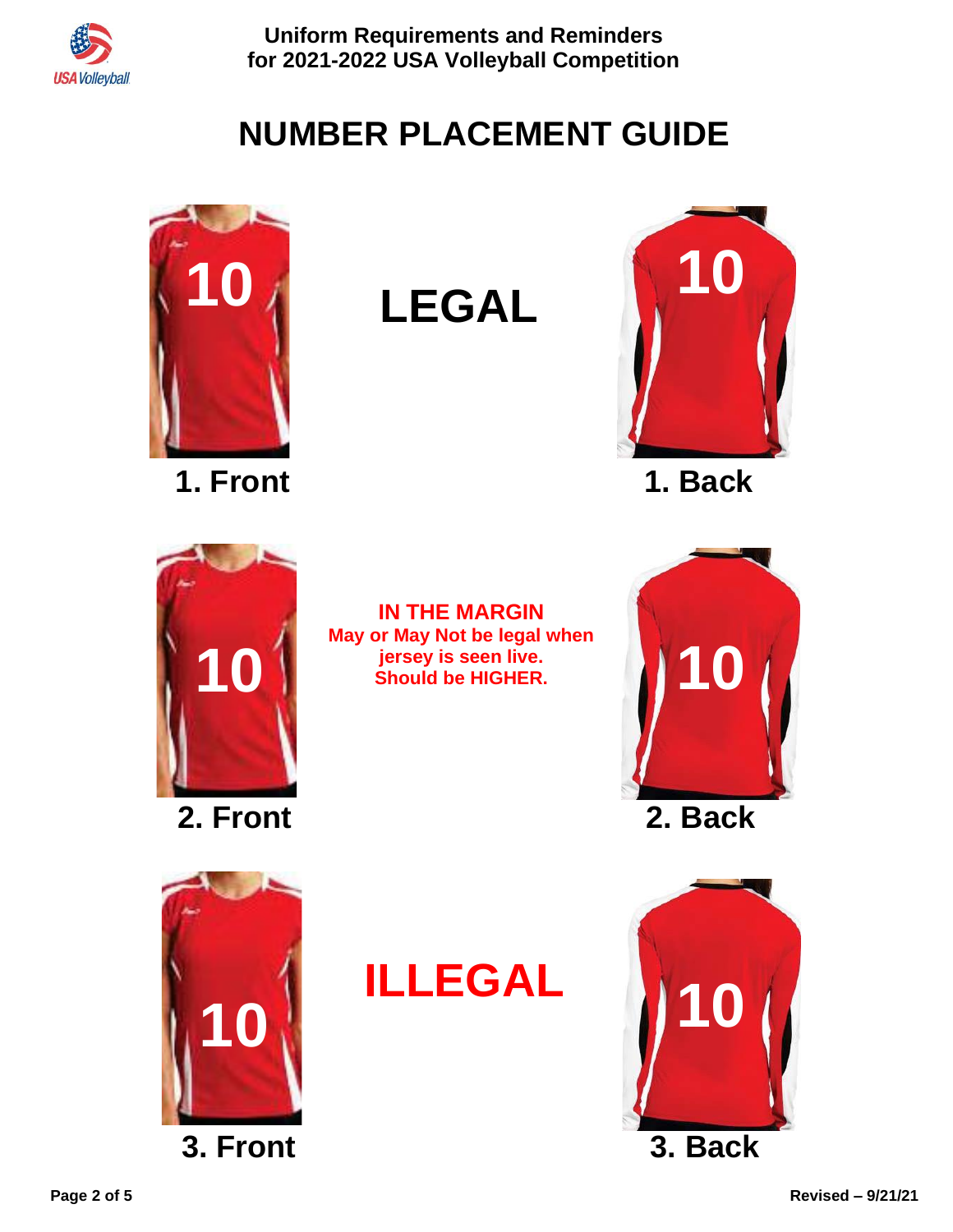

# **LOGOS / TEAM NAMES PLAYER NAMES Placement**



**Logos may be placed anywhere on the jerseys providing:**

- **1. The number is placed legally.**
- **2. The visibility/readability of the number is not hindered.**
- **3. The contrast of the jersey is not affected.**

**With respect to the other jersey (libero or regular jersey)**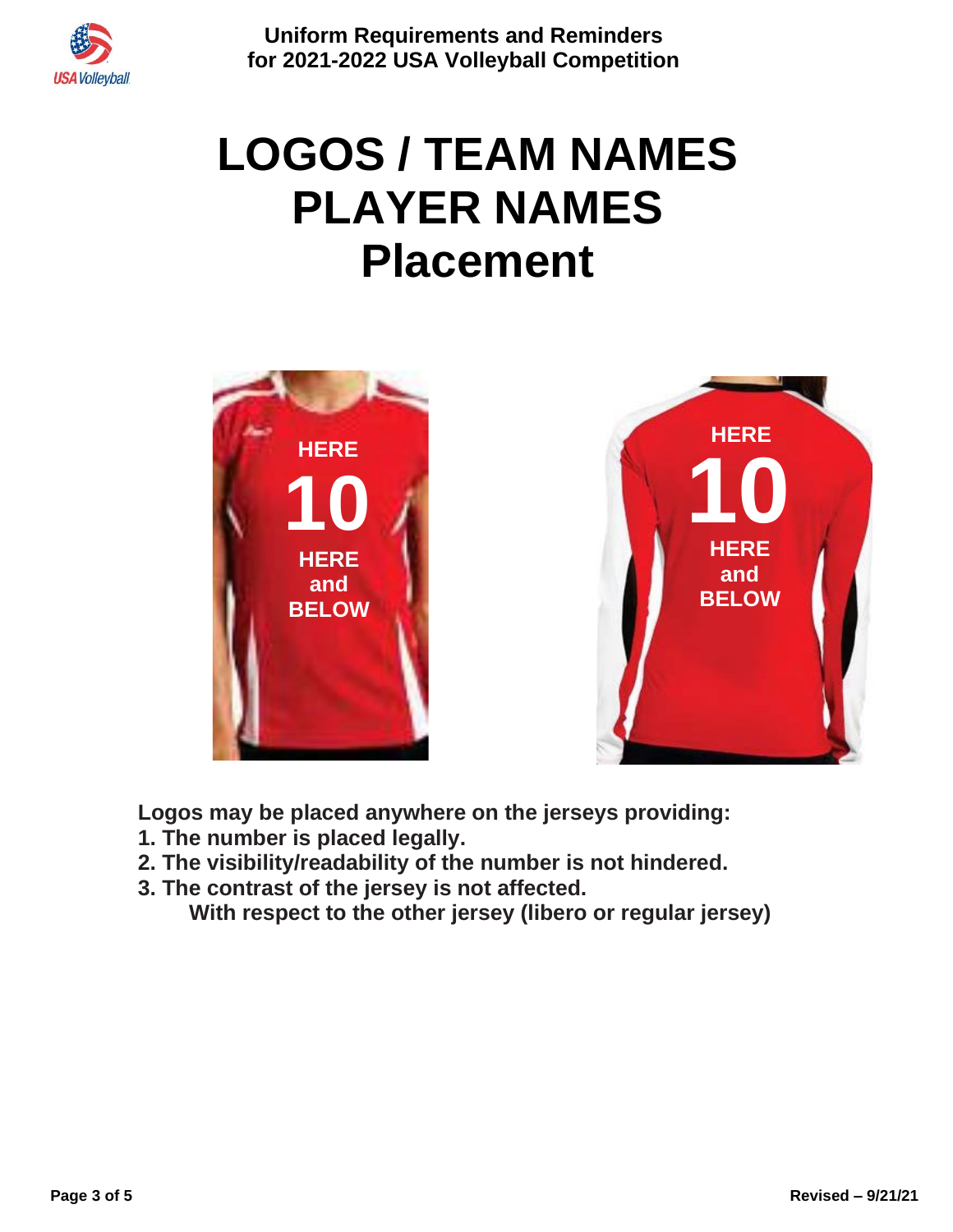

# **DIAGRAM A**

In this example, the only one of these numbers that is legal is the upper right number. It is a white number on a black background. That would make the number contrast to the jersey color. The number may have a border, but the border does not have to contrast.

The other numbers are either black on black or dark gray on black which are not contrasting.